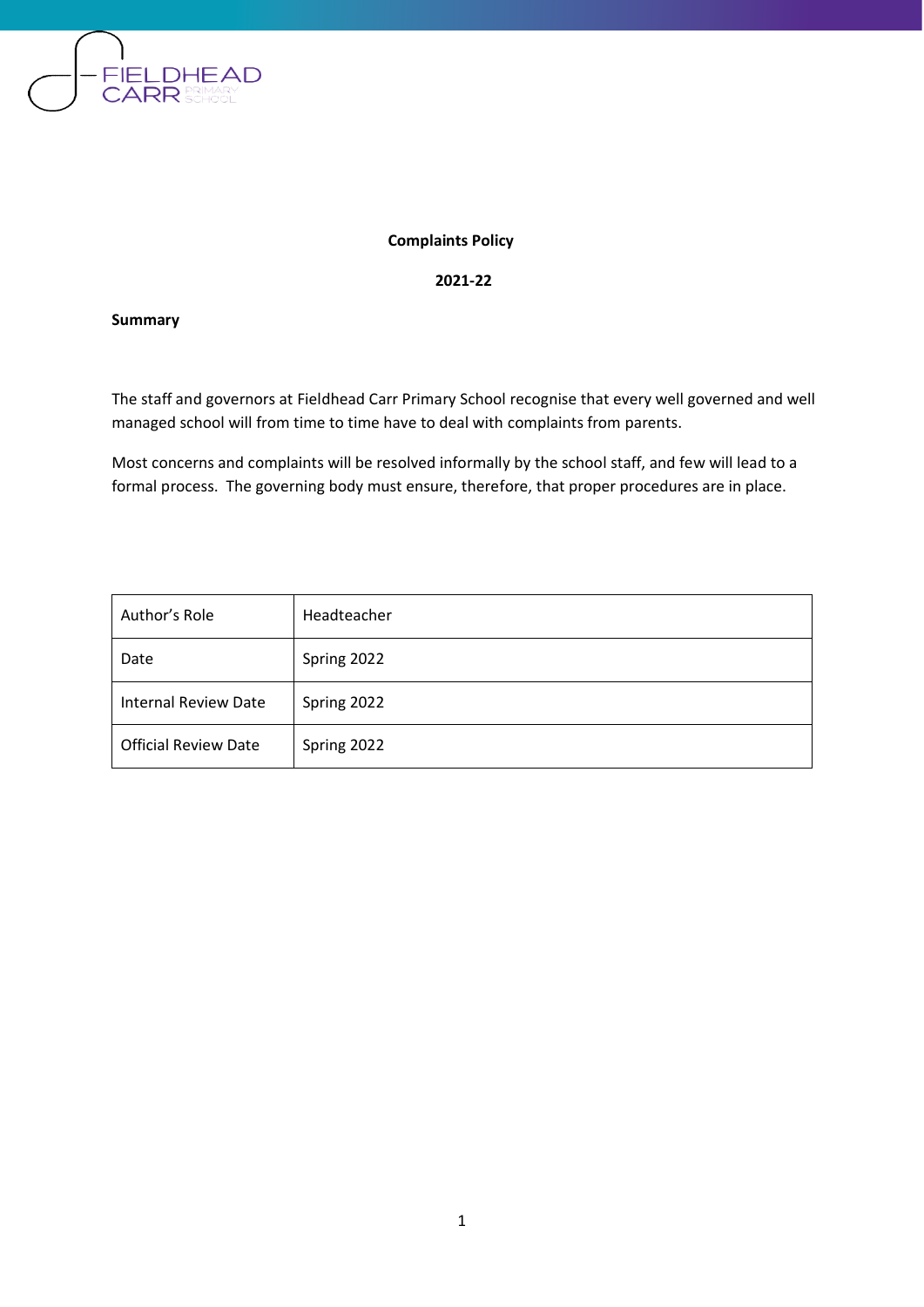

### **Fieldhead Carr Primary School policy statement**

- 1. This policy statement sets out the school's approach to dealing with parental concerns and complaints. Further details of how we handle them are contained in our procedures document, *[Fieldhead Carr School Complaints Procedure]*, which you can obtain on request from the school office.
- 2. We value good home/school relations and will, therefore, do everything we can to establish and maintain them. This includes seeking to resolve any concerns or complaints promptly, and to the satisfaction of all concerned.
- 3. We welcome feedback on what parents feel we do well, or not so well, as a school. We will consider carefully all feedback, whether positive or negative, and will review our policies and practices accordingly.
- 4. We will treat all concerns and complaints seriously and courteously and will advise parents and others of the school's procedures for dealing with their concerns. In return, we expect parents and other complainants to behave respectfully towards all members of the school community. In particular, any disagreement with the school should not be expressed inappropriately or in front of pupils.
- 5. All school staff and members of the governing body, will receive a copy of this policy statement and will be familiar with the school's procedures for dealing with parental concerns and complaints, to which they will have access as required. The policy is available on request to parents.
- 6. The school's procedures will be reviewed regularly and updated as necessary.
- 7. Staff and governors will receive training in handling parental concerns and complaints as appropriate. This may be on an individual basis, or as a group activity for all staff, or for specific groups, such as the office staff or members of the governing body.
- 8. Whilst we will seek to resolve concerns and complaints to the satisfaction of all parties, it may not be possible to achieve this in every case. We will, therefore, use our option to close a complaint before all the stages of the school's procedures have been exhausted, if this appears to be appropriate.
- 9. The government and the Local Authority(LA) advocate resolution of parental concerns and complaints at school level wherever possible, in the interests of maintaining good home/school relations. The role of the LA in advising parents and schools on the handling of concerns and complaints is set out in the school's procedures.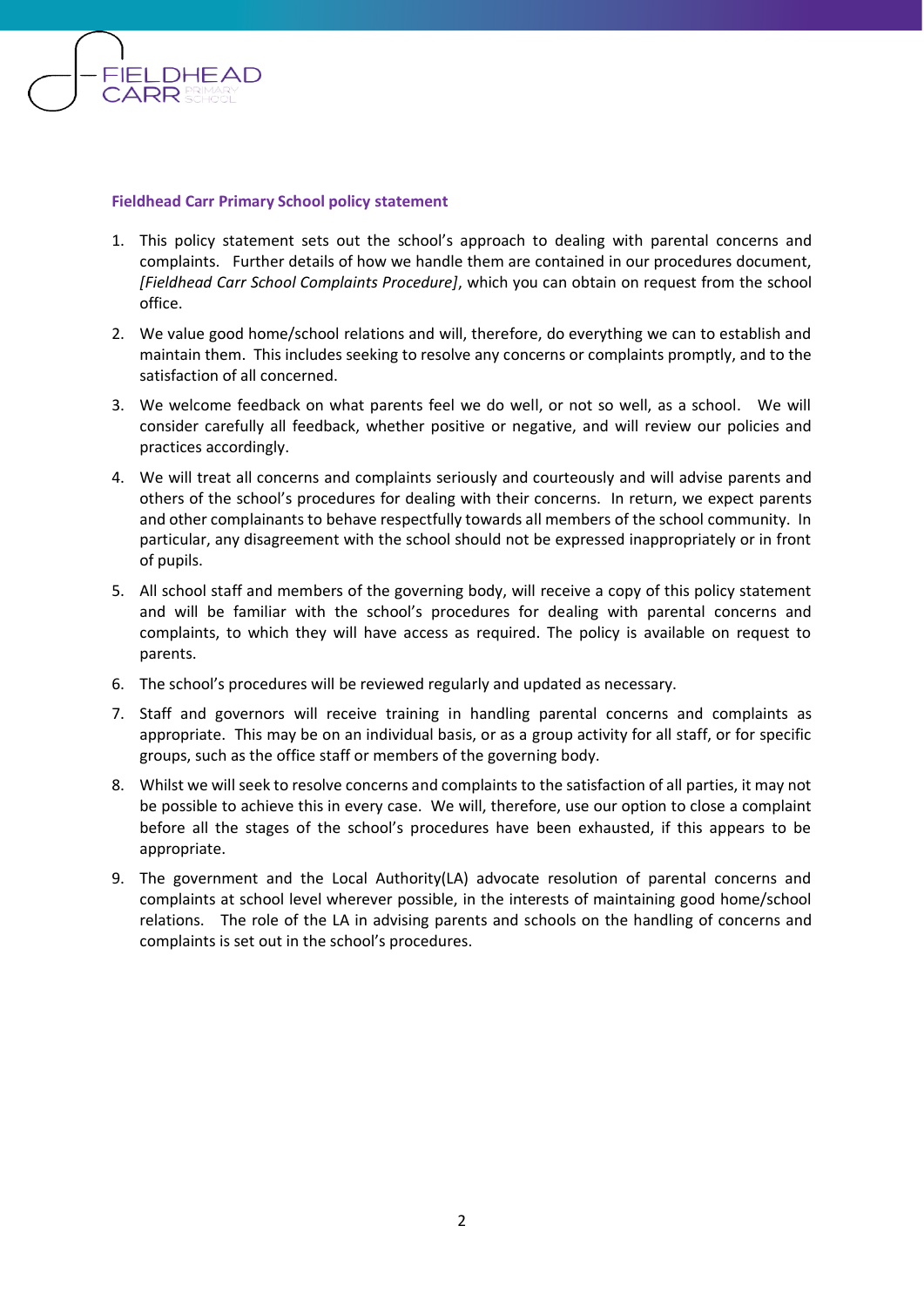

### **Fieldhead Carr School complaints procedure**

#### *Fieldhead Carr Primary School* **procedures for dealing with complaints**

The majority of concerns from parents, carers and others are handled under the following general procedures.

The procedure is divided into three stages;

**The informal stage** aims to resolve the concern through informal contact at the appropriate level in school.

**Stage one** is the first formal stage at which written complaints are considered by the head teacher or the designated governor, who has special responsibility for dealing with complaints.

**Stage two** is the next stage once stage one has been worked through. It involves a complaints appeal panel of governors.

How each of these stages operates is explained below:

#### **Informal stage – your initial contact with the school**

- 1. Many concerns will be dealt with informally when you make them known to us. The first point of contact should be your child's form teacher/tutor.
- 2. Once your concern is made known to us, we will see you, or contact you by telephone or in writing, as soon as possible. If it is necessary, all members of staff know how to refer to the appropriate person with responsibility for your particular issues. He or she will make a clear note of the details and will check later to make sure that the matter has been followed up.
- 3. Any actions or monitoring of the situation that has been agreed, will be communicated clearly and we will confirm this in writing to you.
- 4. If necessary we will contact appropriate people who may be able to assist us with our enquiries into your concern.
- 5. We will normally update you on the progress of our enquiries within ten school days. Once we have responded to your concern, you will have the opportunity of asking for the matter to be considered further.
- 6. If you are still dissatisfied following this informal approach, your concern will become a formal complaint and we will deal with it at the next stage.

#### **Stage one - formal consideration of your complaint**

This stage in our procedures deals with written complaints. It applies where you are not happy with the informal approach to dealing with your concern, as outlined above.

- 1. Normally, your written complaint should be addressed to the head teacher. If, however, your complaint concerns the head teacher personally, it should be sent to the school marked "for the attention of the chair of governors" *[See appendix of names*"*]*.
- 2. We will acknowledge your complaint in writing as soon as possible after receiving it. This will be within three school days.
- 3. We will enclose a copy of these procedures with the acknowledgement.

[Top](file:///T:/Policies/x%20Old%20formats/Pupil%20Support%20Policies/AGENDA%20ITEM%2011%20School%20Complaints%20Toolkit%20Sept%202015.doc%23top)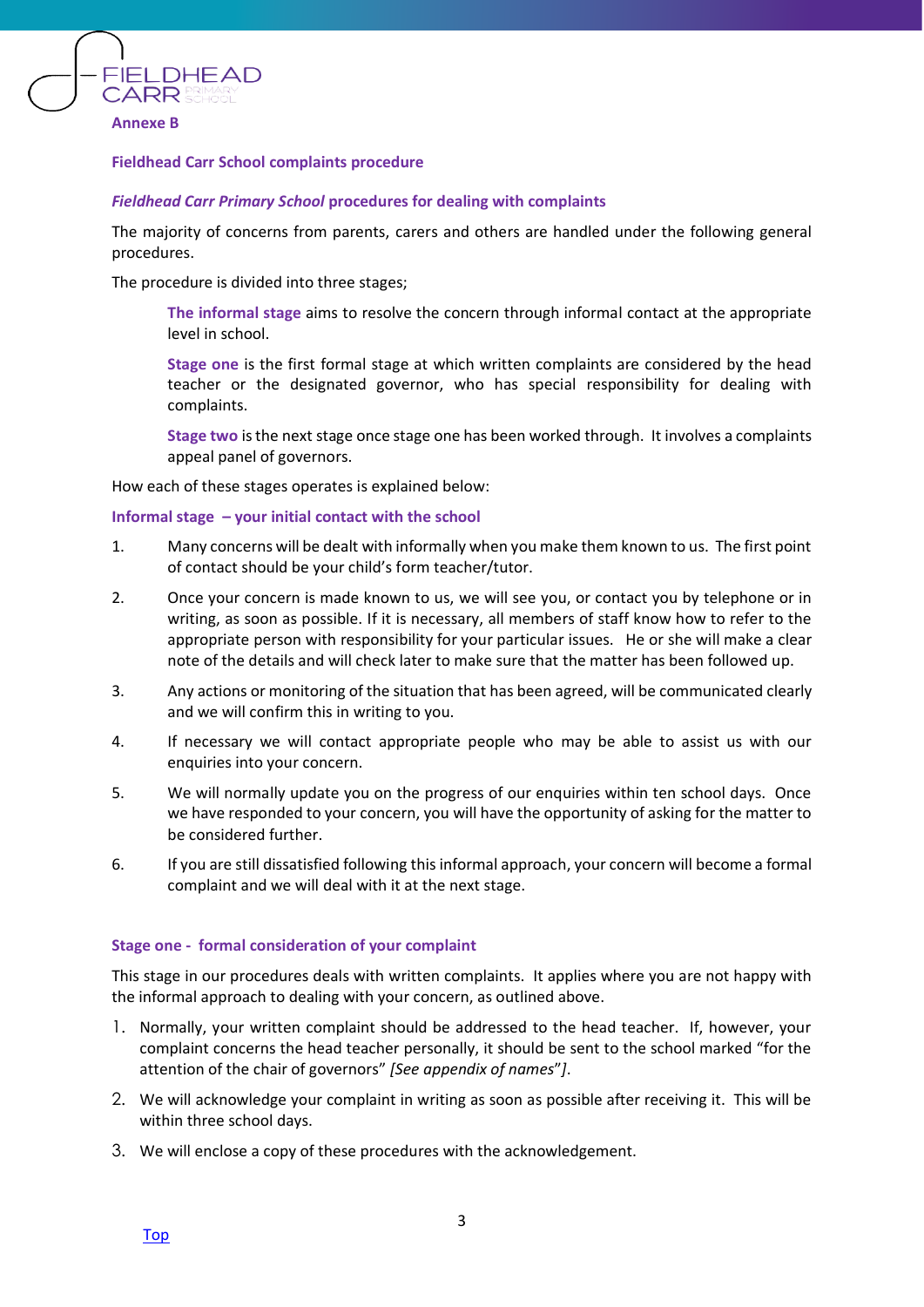

- 4. Normally we would expect to respond in full within 15 school days but if this is not possible we will write to explain the reason for the delay and let you know when we hope to be able to provide a full response.
- 5. As part of our consideration of your complaint, we may invite you to a meeting to discuss the complaint and fill in any details required. If you wish, you can ask someone to accompany you to help you explain the reasons for your complaint.
- 6. The head teacher, or chair of governors *[See appendix of names]* may also be accompanied by a suitable person if they wish.
- 7. Following the meeting, the head teacher, investigating officer or chair of governors *[See appendix of names]* will, where necessary, talk to witnesses and take statements from others involved. If the complaint centres on a pupil, we will talk to the pupil concerned and, where appropriate, others present at the time of the incident in question.
- 8. We will normally talk to pupils with a parent or carer present, unless this would delay the investigation of a serious or urgent complaint, or where a pupil has specifically said that he or she would prefer the parent or carer not to be involved. In such circumstances, we will ensure that another member of staff, with whom the pupil feels comfortable, is present.
- 9. If the complaint is against a member of staff, it will be dealt with under the school's internal confidential procedures, as required by law.
- 10. The head teacher or chair of governors *[See appendix of names]* will keep written/typed, signed and dated records of all meetings and telephone conversations, and other related documentation.
- 11. Once we have established all the relevant facts, we will send you a written response to your complaint. This will give an explanation of the head teacher's or chair of governors' *[See appendix of names]* decision and the reasons for it. If follow-up action is needed, we will indicate what we are proposing to do. We may invite you to a meeting to discuss the outcome as part of our commitment to building and maintaining good relations with you.
- 12. The person investigating your complaint may decide that we have done all we can to resolve the complaint, in which case we may use our discretion to close the complaint at this point. Please see the next page for further information about this process.
- 13. If you are unhappy with the way in which we reached our conclusions, you may wish to proceed to stage two, as described below.

### **Stage two - consideration by a governors appeal panel**

- If the complaint has already been through stage one and you are not happy with the outcome as a result of the way in which the complaint has been handled, you can take it further to a governors appeal panel. This is a formal process, and the ultimate recourse at school level.
- The purpose of this arrangement is to give you the chance to present your arguments in front of a panel of governors who have no prior knowledge of the details of the case and who can, therefore, consider it without prejudice.
- However, the aim of a panel is not to rehear the complaint. It is there to review how the complaint has been investigated and to determine whether this has been conducted fairly. It is there to establish facts and make recommendations which will reassure you that we have taken the complaint seriously.

The governors appeal panel operates according to the following formal procedures: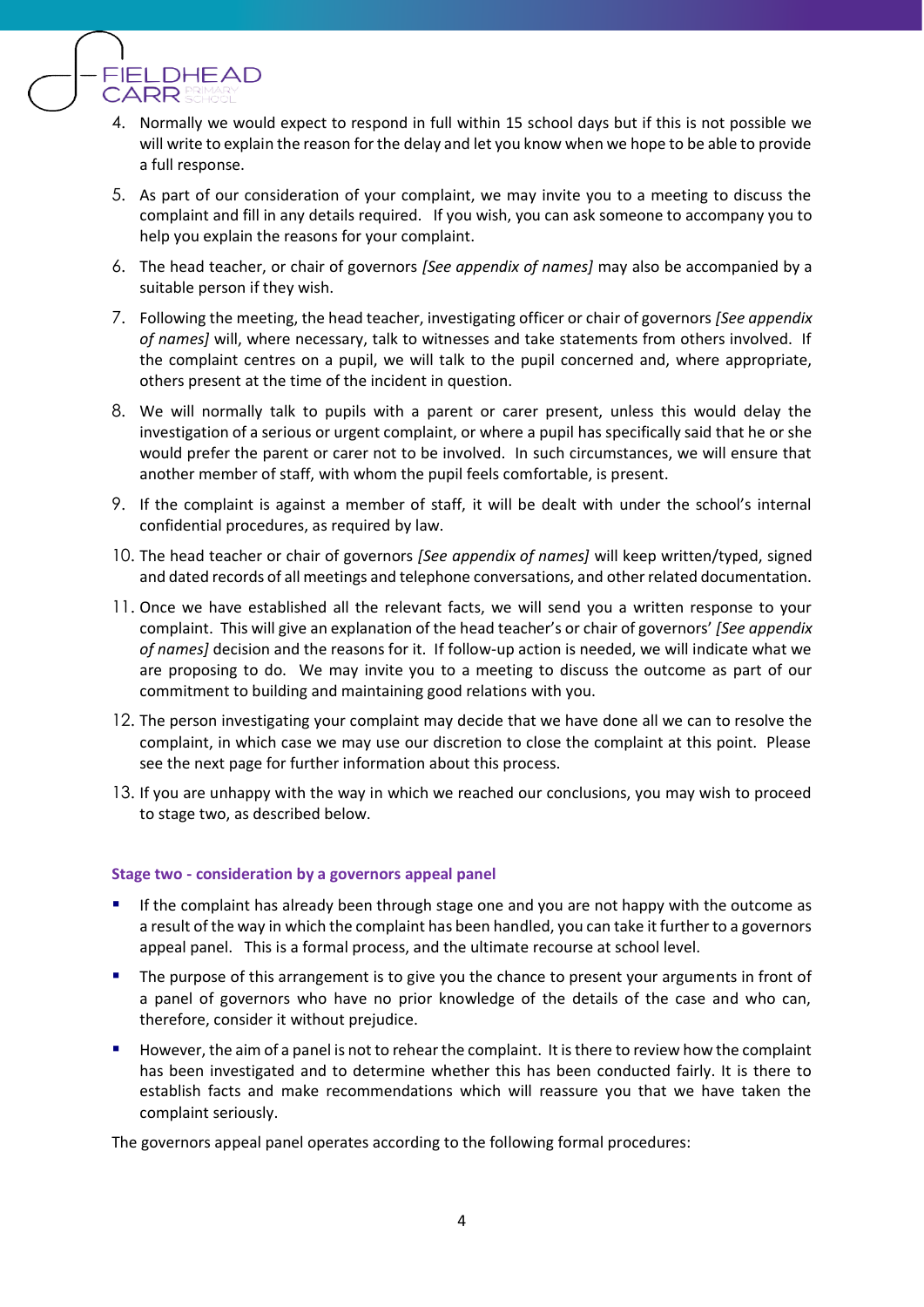

**FIELDHEAD** 

**CARR** 

- 2. You will be asked whether you wish to provide any further written documentation in support of your appeal.
- 3. The head teacher or complaint investigator will be asked to prepare a written report for the panel. The panel can request additional information from other sources if necessary.
- 4. You will be informed, at least **five school days** in advance, of the date, time and place of the meeting. We hope you will feel comfortable with the meeting taking place in the school but we will do what we can to make alternative arrangements if you prefer.
- 5. With the letter, you will receive any relevant correspondence or reports regarding stage one and you will be asked whether you wish to submit further written evidence to the panel.
- 6. The letter will explain what will happen at the panel meeting and that you are entitled to be accompanied to the meeting. The choice of person to accompany you is your own, but it is usually best to involve someone in whom you have confidence but who is not directly connected with the school. They are there to give you support but also to witness the proceedings and to speak on your behalf if you wish.
- 7. If it is necessary in the interests of the ratifying the investigative process, the complaint investigator may, with the agreement of the chair of the panel, invite relevant witnesses directly involved in matters raised by you to attend the meeting.
- 8. The chair of the panel will bear in mind that the formal nature of the meeting can be intimidating for you and will do his or her best to put you at your ease.
- 9. As a general rule, no evidence or witnesses previously undisclosed should be introduced into the meeting by any of the participants. If either party wishes to do so, the meeting will be adjourned so that the other party has a fair opportunity to consider and respond to the new evidence.
- 10. The chair of the panel will ensure that the meeting is properly minuted. Please understand that any decision to share the minutes with you, the complainant, is a matter for the panel's discretion and you do not have an automatic right to see or receive a copy as the minutes are the property of the governing body. Since such minutes usually name individuals, they are understandably of a sensitive and, therefore, confidential nature.
- 11. Normally, the written outcome of the panel meeting, which will be sent to you, should give you all the information you require. If, however, you feel that you would like to have a copy of the minutes it would be helpful if you could indicate this in advance. If the panel is happy for the minutes to be copied to you, the clerk can then be asked maintain confidentiality in the minutes.
- 12. During the meeting, you can expect there to be opportunities for:
	- the panel to hear you explain your case and your argument for why it should be heard at stage two;
	- the panel to hear the complaint investigator's case in response;
	- you to raise questions via the chair;
	- you to be questioned by the complaint investigator through the chair;
	- the panel members to be able to question you and the complaint investigator; and
	- you and the Headteacher to make a final statement.
- 13. In closing the meeting, the chair will explain that the panel will now consider its decision and that written notice of the decision will be sent to you and the Headteacher **within three school days**. All participants other than the panel and the clerk will then leave.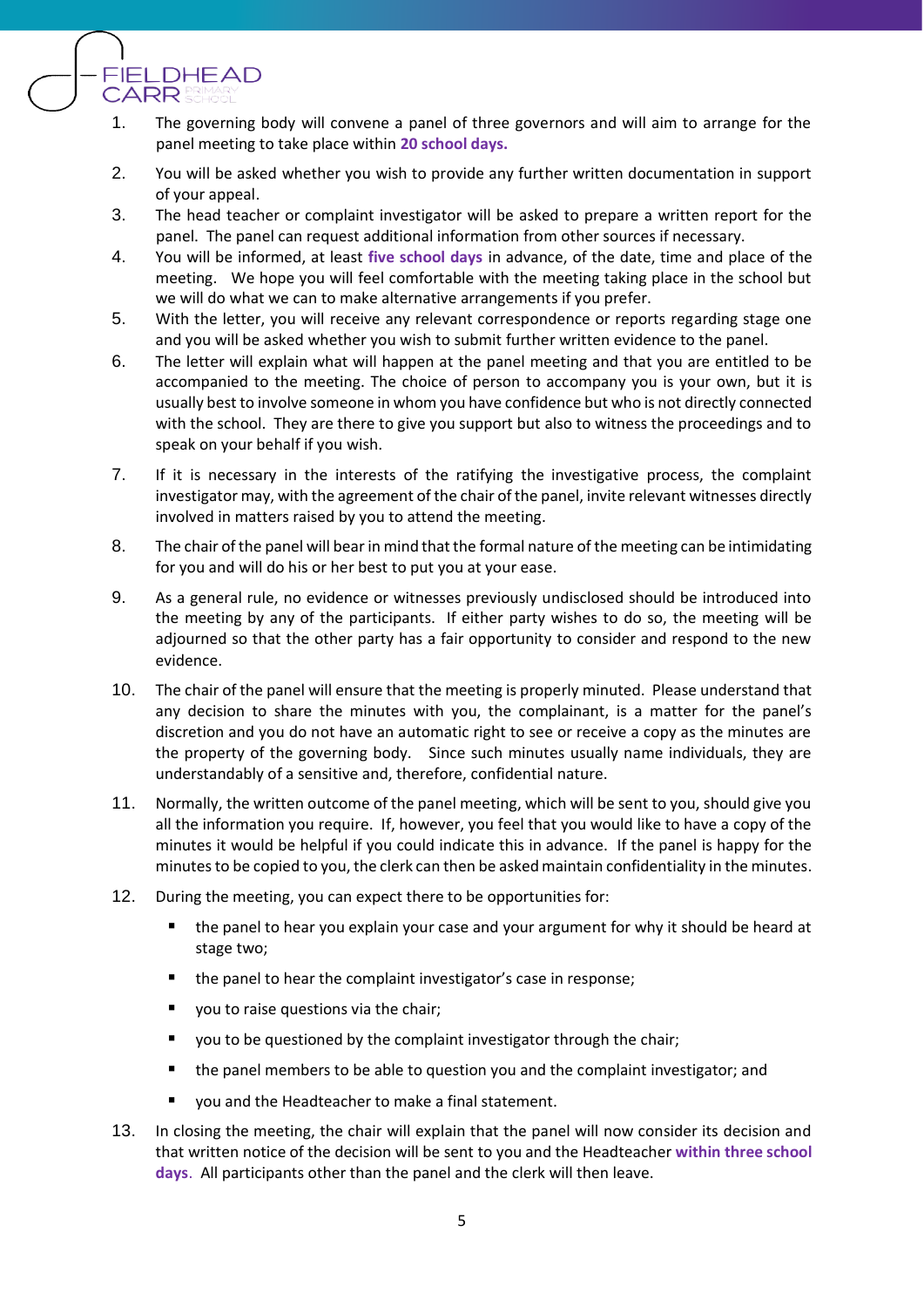

- 14. The panel will then consider the complaint and all the evidence presented in order to:
	- reach a unanimous, or at least a majority, decision on the case;
	- decide on the appropriate action to be taken, if necessary; and
	- Recommend, where appropriate, to the governing body changes to the school's systems or procedures to ensure that similar problems do not happen again.
- 15. The clerk will send you and the Headteacher a letter outlining the decision of the panel. The letter will also explain that you are entitled to have the handling of the complaint reviewed by the Secretary of State for Education.
- 16. We will keep a copy of all correspondence and notes on file in the school's records but separate from pupils' personal records.

### **Closure of complaints**

- Very occasionally, a school and/or the LA will feel that it needs, regretfully, to close a complaint where the complainant is still dissatisfied.
- We, and the local authority where appropriate, will do all we can to help to resolve a complaint against the school but sometimes it is simply not possible to meet all of the complainant's wishes. Sometimes it is simply a case of "agreeing to disagree".
- If a complainant persists in making representations to the school to the head teacher, designated governor, chair of governors or anyone else – or to the local authority, this can be extremely time-consuming and can detract from our responsibility to look after the interests of all the children in our care.
- For this reason, we are entitled to close correspondence (including personal approaches, as well as letters and telephone calls) on a complaint where we feel that we have taken all reasonable action to resolve the complaint and that the complaint has exhausted our official process. The local authority will support us in this position, and especially where the complainant's action is causing distress to staff and/or pupils.
- In exceptional circumstances, closure may occur before a complaint has reached stage two of the procedures described in this document. This is because a complaints panel takes considerable time and effort to set up and we must be sure that it is likely to assist the process of investigating the complaint.

The chair of governors *[the designated governor]* may decide, therefore, that every reasonable action has been undertaken to resolve the complaint and that a complaints review panel would not help to move things forward.

Where you have been through the school's internal complaints procedures (with or without recourse to a complaints review panel) and are still unhappy with the outcome or decision from the governing body, you can contact the Secretary of State for Education via the DfE website [www.education.gov.uk,](http://www.education.gov.uk/) by telephoning 0370 000 2288 or by writing to the address below:

> The School Complaints Unit (SCU) Department for Education Piccadilly Gate Store Street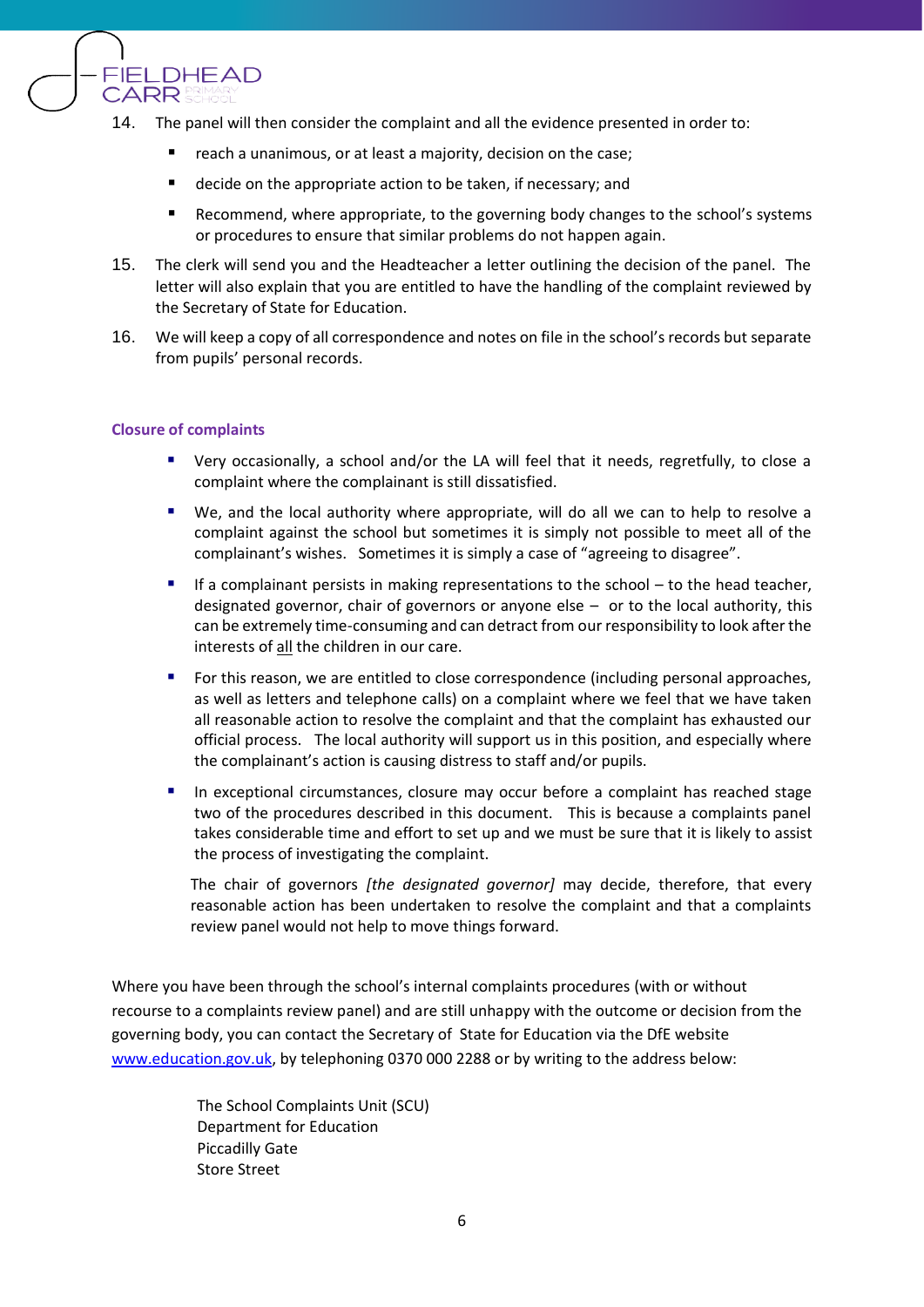

Please enclose with your letter to the DfE a copy of the complaint outcome. This will save time in that the DfE will not need to ask for our view of what has happened.

**We would advise parents that, unless the school is shown to have behaved unreasonably or not to have followed their own procedures, there is likely to be little further action that can be taken, as governing bodies are empowered to deal with many issues without reference to either the local authority or the secretary of state.**

### **Other sources of information and advice**

If your concern is about an aspect of **special educational needs provision**, which might include information about relevant voluntary organisations and support groups in Leeds, you might like to talk to our **parent partnership service** on their helpline: 0113 395 1200.

#### Appendix of names

Chair of Governors – Mr A Jarvis

Headteacher – Mrs Emma Wraighte

Nominated complaints governor – Mrs N Carroll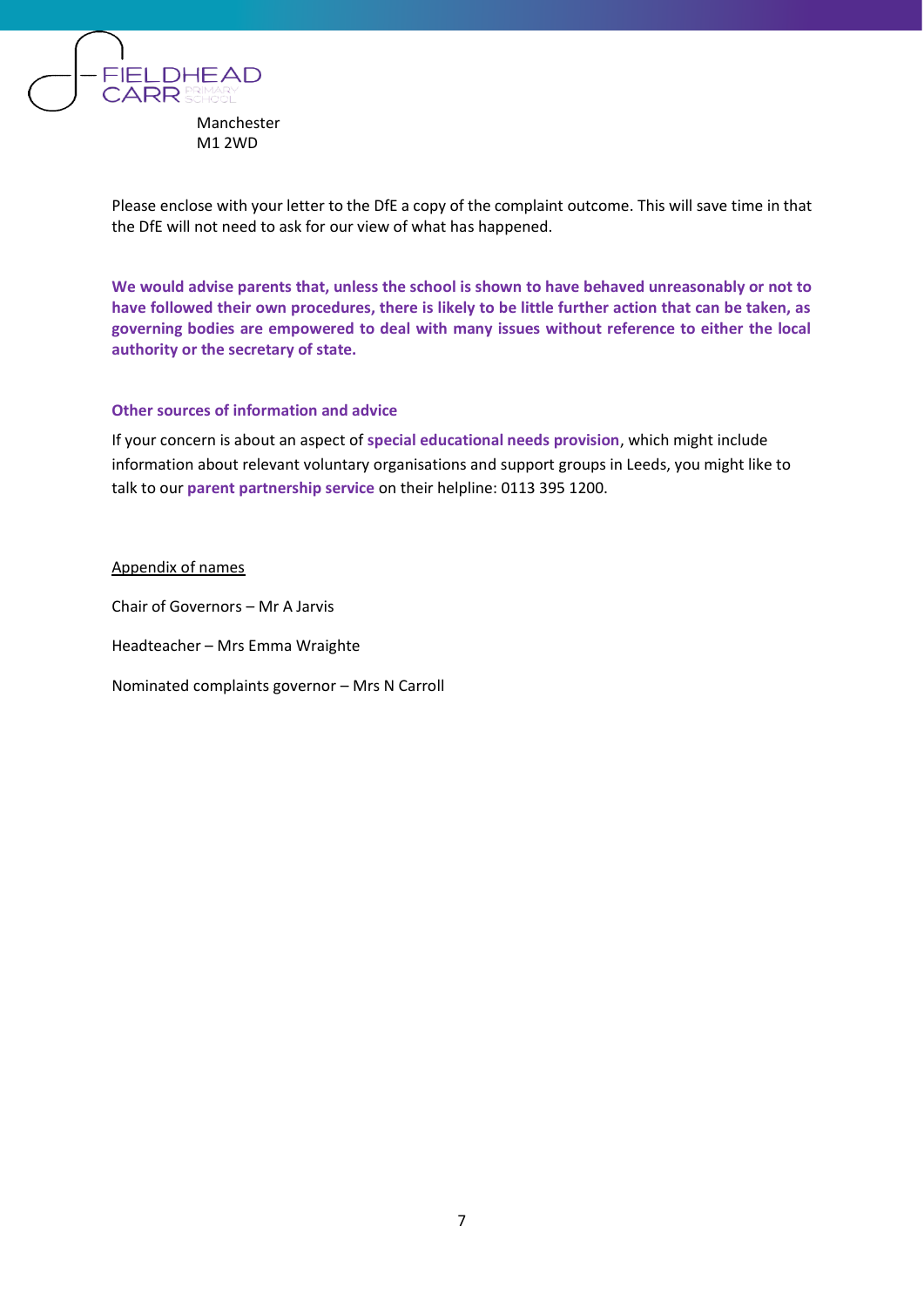

**School complaints recording form**

# **Complaints / Feedback form**

If applicable, name of child (ren) and year at school

……………………………………………………………………………………

Your relationship to the school, e.g. parent, carer, neighbour, member of the public, student:

………………………………………………………………………………………………….

Please give details of your complaint:

when and when and when we

What action, if any, have you already taken to try any, the try and resolve  $\mathcal{W}$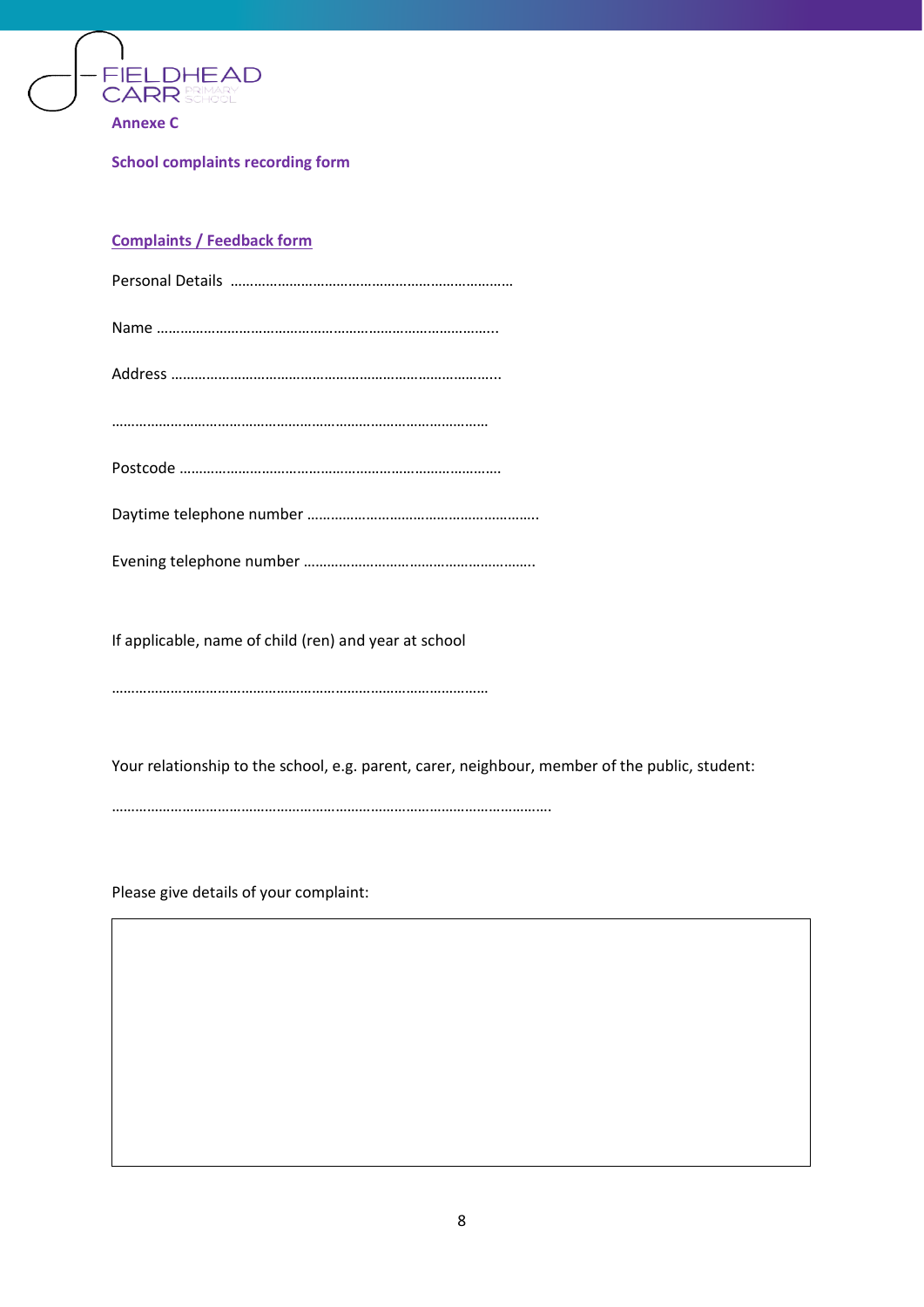

What actions do you feel might resolve the problem at this stage?

| <b>Official Use:</b> |
|----------------------|
|                      |
|                      |
|                      |
|                      |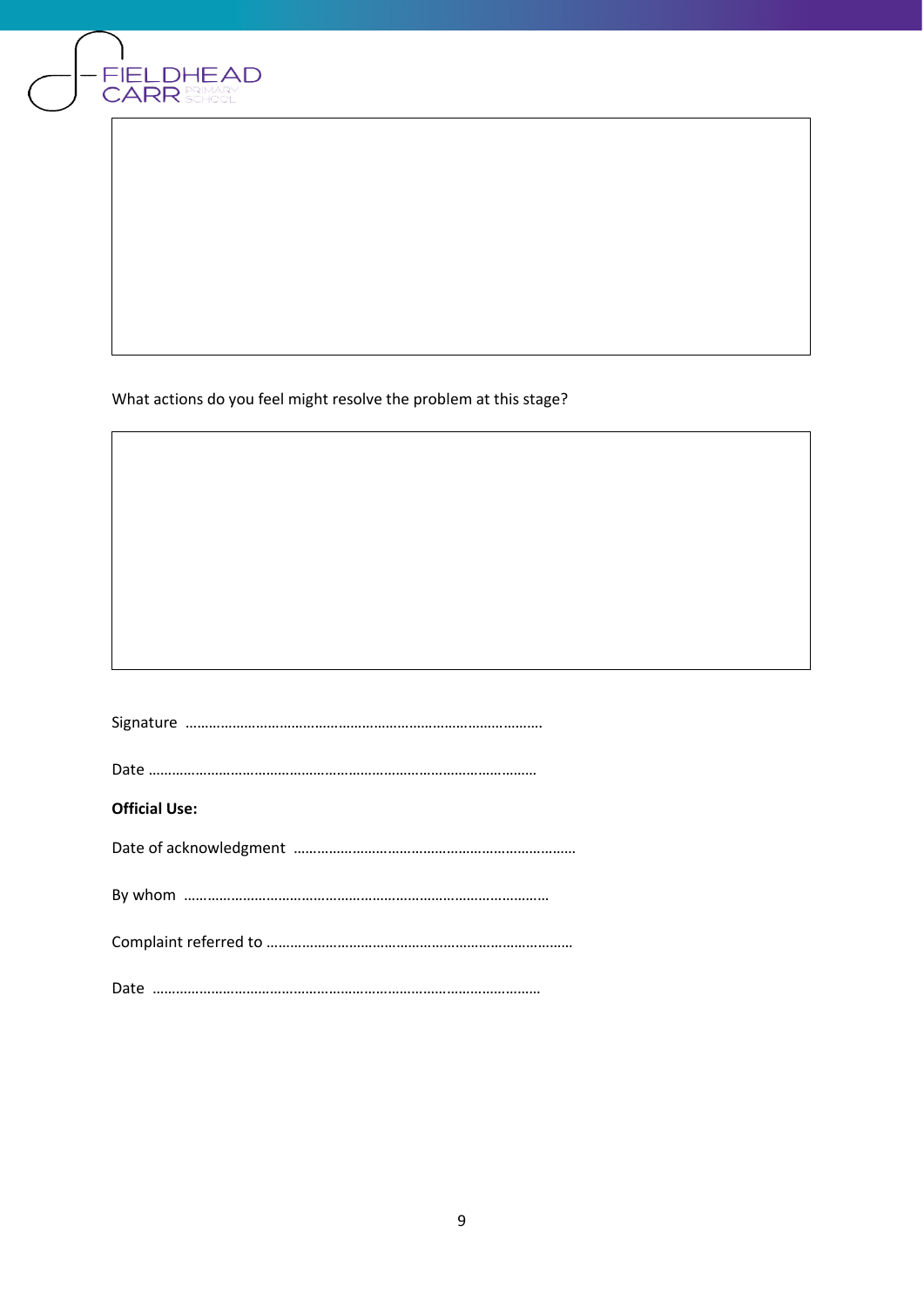

## **Model complaint closure letter – stage 1**

# **MODEL CLOSURE LETTER FOR FORMAL STAGE 1 – HEAD TEACHER**

Dear XXX X,

# **FORMAL STAGE 1 COMPLAINT ABOUT Y AND SCHOOL Z**

Thank you for your letter dated…. From your letter(s) it is clear that you are still unhappy with the situation. As a result I have decided to have the matter investigated as part of formal stage one of the school's complaints procedure.

You complain that :

*summary of complaint to be stated. State each point separately.* 

I have completed my investigation and can offer the following response(s) on each of the points you have raised.

- 1. Concerning your complaint that ….
- 2. Concerning your complaint that ....

It is important that you are clear about what action the school has taken at each stage of the process so far:

Informal stage

*State what action was taken in response and the outcome of this.* 

Formal stage one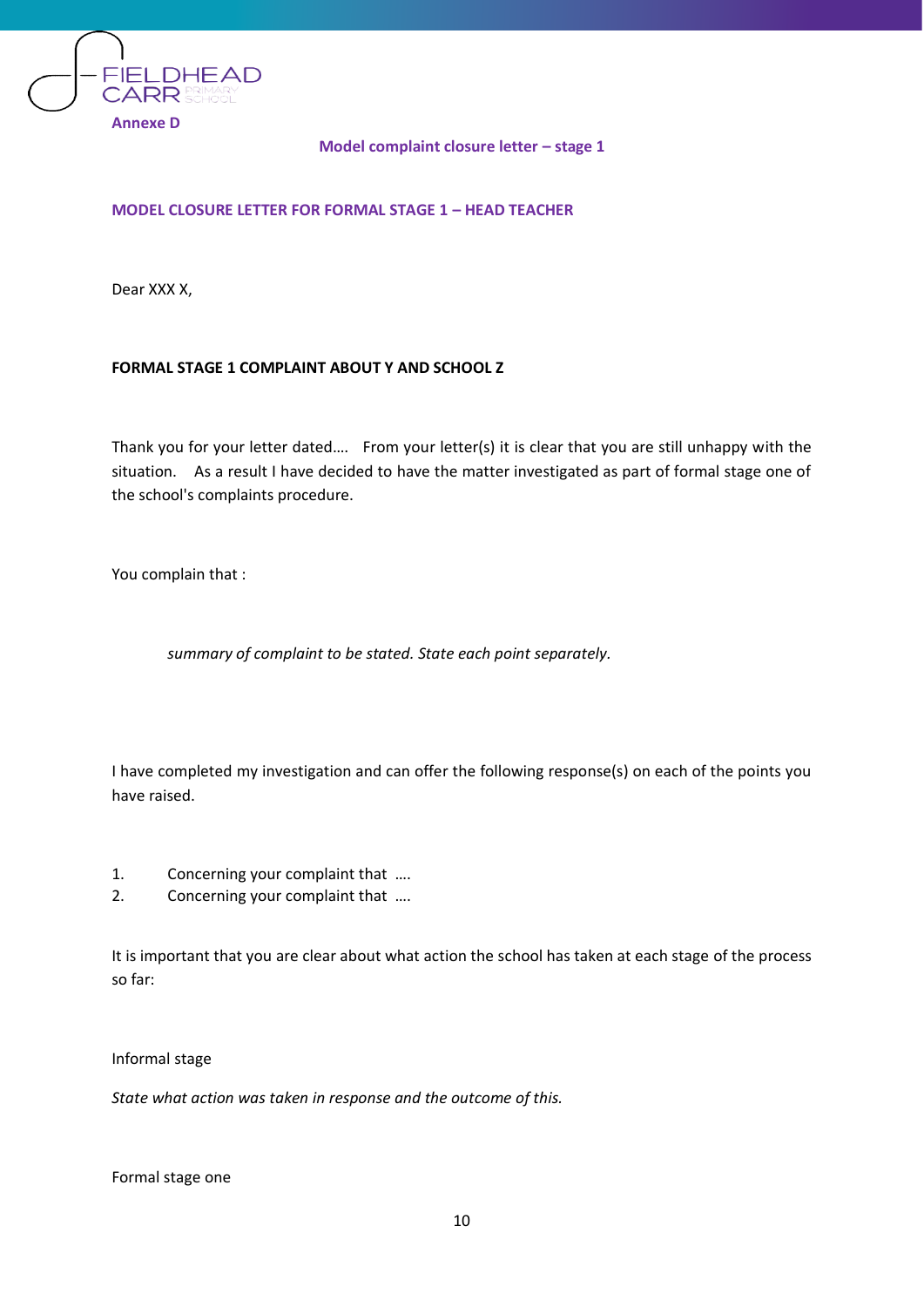

*State what investigative action was taken in response and the outcome of this, including any remedial action to be taken if complaint is upheld.*

I hope this response answers your concerns. Please let me know if you wish me to clarify any points.

In the meantime, if you are still not satisfied with my reply, there is a further stage of the complaints procedure that you can follow. This formal stage two is a review by a panel of governors who will look at the way in which your complaint has been dealt with. The panel will not, however, rehear the whole case.

To go to the next formal stage two, you should write to the chair of governors within ten days of the receipt of this letter, giving your reasons why you wish to take your complaint further. If you are still not satisfied with the results of the formal stage two panel of governors, you can complain to the local education authority who will carry out an investigation into the way in which your complaint has been handled.

Yours sincerely,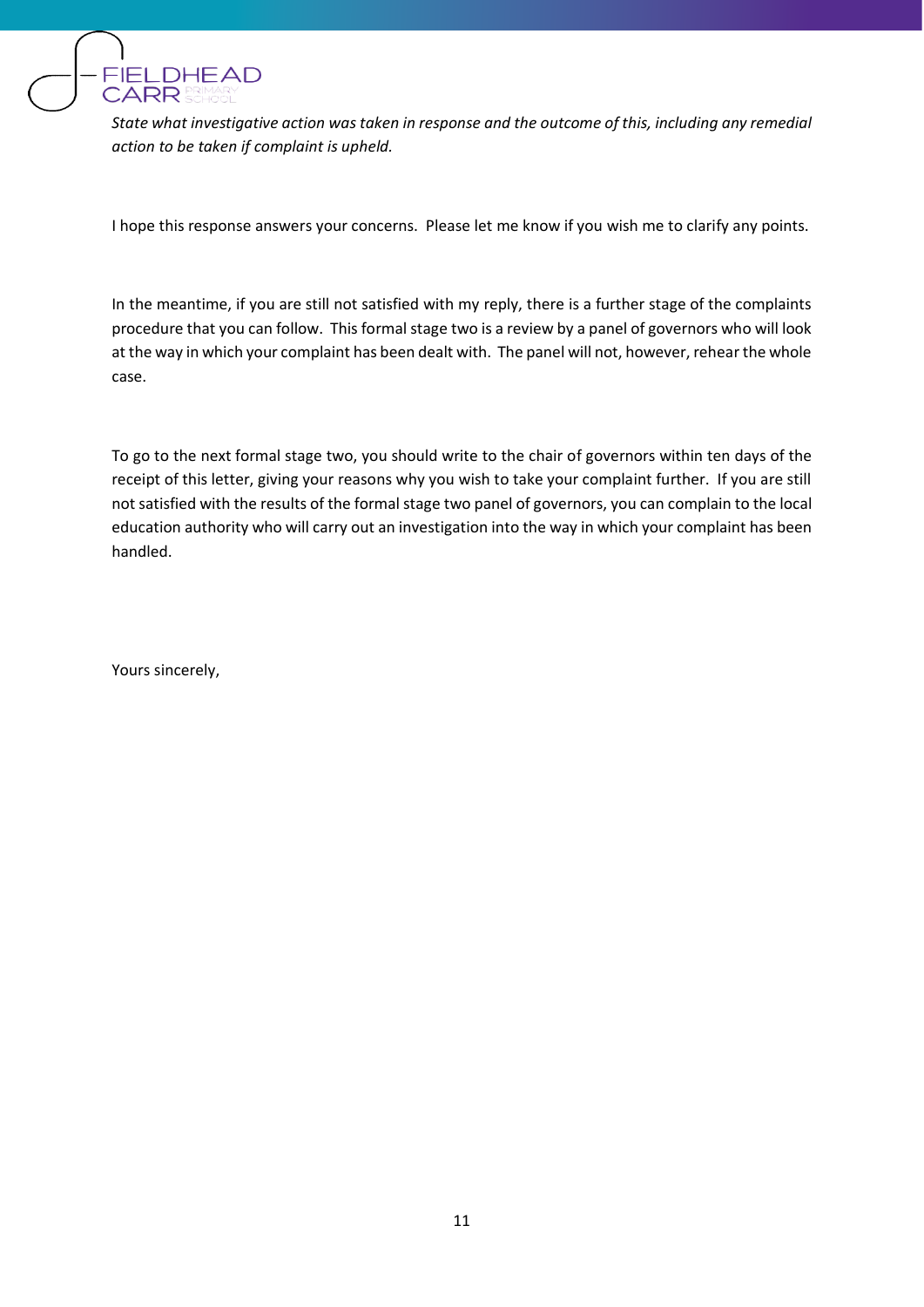

### **Model complaint closure letter – stage two**

## **MODEL CLOSURE LETTER FOR FORMAL STAGE TWO - GOVERNORS PANEL**

Dear Mrs and Mrs

# **FORMAL STAGE 2 COMPLAINT ABOUT Y AND SCHOOL Z**

The panel met on …date…to hear your appeal regarding your complaint which can be summarised as follows:

*That so and so/the school did/said/did not,…* 

### **Legal or administrative background**

*State any legal or administrative background to the case, including any legislation relevant to the investigation.*

#### **The investigation**

*Set out the key facts about the complaint, the findings and conclusions from the formal stage one investigation, and any continuing concerns.*

# **Conclusion**

*Set out the findings of the panel*

### **Panel decision**

*Outcome of the decision*

Please let me know if you wish me to clarify any points for you.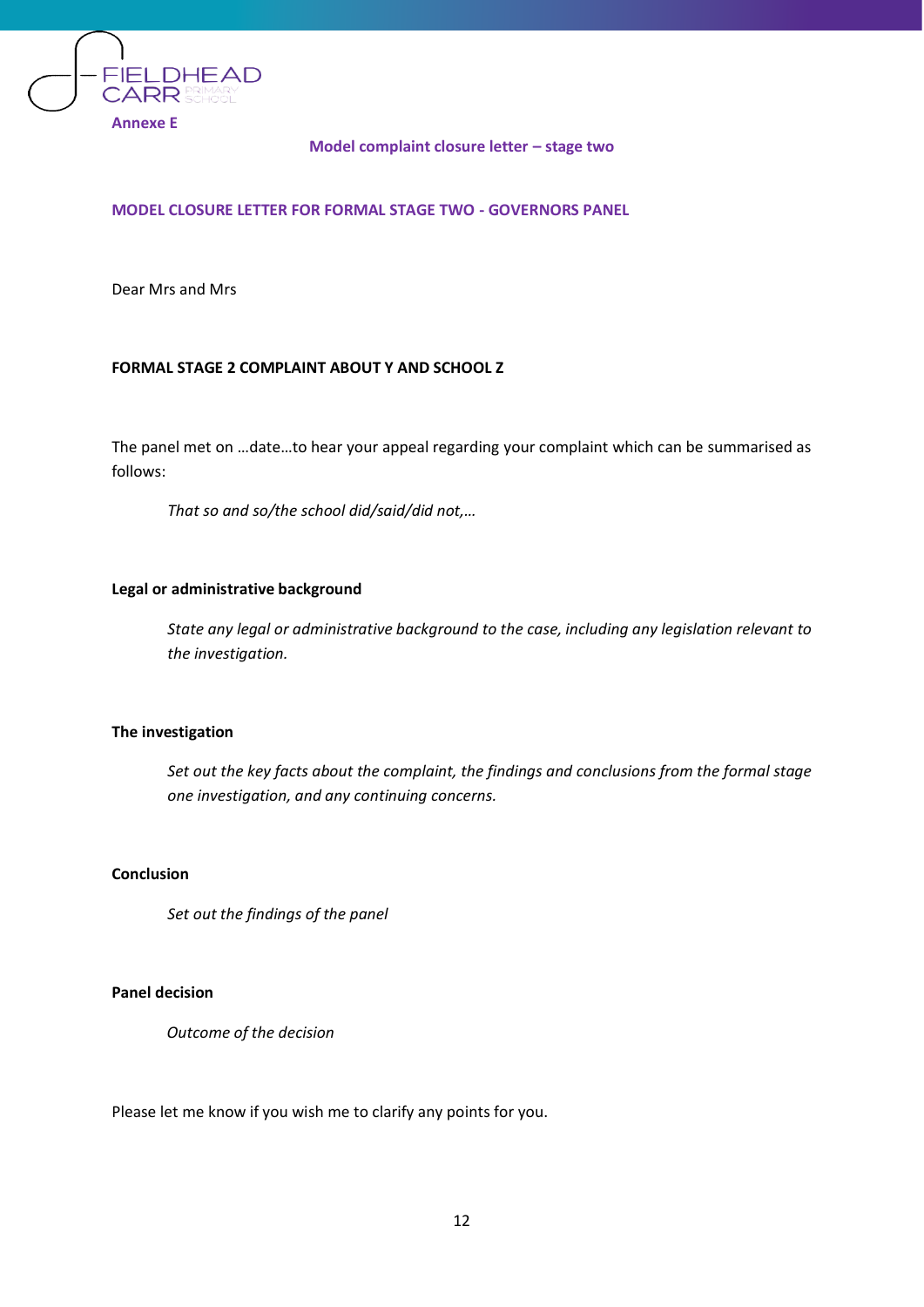

In the meantime, if you remain dissatisfied with the way in which your complaint has been dealt with, you can contact the Secretary of State for Education through the DfE website [www.education.gov.uk](http://www.education.gov.uk/) or by writing to the following address:

The School Complaints Unit (SCU) Department for Education Piccadilly Gate Store Street Manchester M1 2WD

Yours sincerely